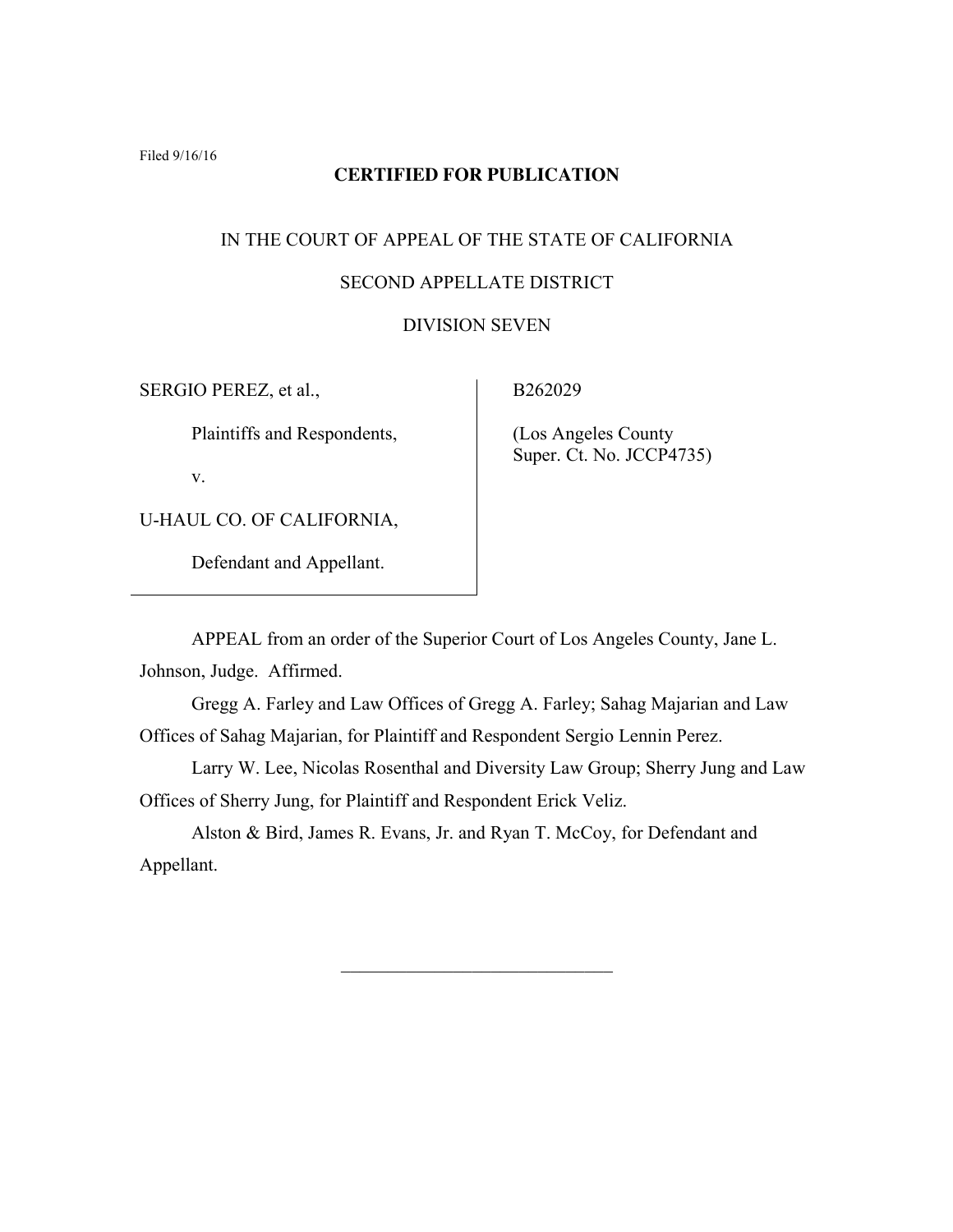Plaintiffs Sergio Perez and Erick Veliz Ramos filed a representative action under the Private Attorneys General Act of 2004 (PAGA) (Lab. Code, §§ 2698 *et seq*.), alleging that U-Haul Company of California (U-Haul) violated several provisions of the Labor Code, including overtime and meal break requirements. U-Haul filed a motion to compel plaintiffs to individually arbitrate whether they qualified as "aggrieved employee[s]," and therefore had standing to pursue a PAGA claim. (See Labor Code, § 2699, subd. (a).) U-Haul asserted that all other issues regarding the PAGA claim should be stayed pending resolution of the arbitration. The trial court denied the motion, concluding that California law prohibits an employer from compelling an employee to split the litigation of a PAGA claim between multiple forums. We affirm.

## **FACTUAL AND PROCEDURAL BACKGROUND**

## *A. Events Preceding the Motion to Compel Arbitration*

In 2010 and 2011, U-Haul hired plaintiffs Erick Veliz and Sergio Perez (collectively plaintiffs) to serve as customer service representatives. As a condition of their employment, plaintiffs signed a mandatory arbitration agreement that contained the following language: "I agree that it is my obligation to . . . submit to final and binding arbitration any and all claims and disputes . . . that are related in any way to my employment . . . . [B]y agreeing to use arbitration to resolve my dispute, both U-Haul and I agree to . . . forego any right to bring claims as a representative or as a member of a class or in a private attorney general capacity. . . ." A separate provision stated that the agreement was "governed by the Federal Arbitration Act [FAA], 9 U.S.C. *et seq*."

In 2012, plaintiffs each filed a class action complaint against U-Haul for various Labor Code violations including (among other things) unpaid overtime (Labor Code, §§ 510, 1194 and 1198**1**), failure to provide meal breaks (§226.7), failure to pay minimum wages (§§ 1194, 1194.2, 1197, 1197.1), failure to pay wages in a timely manner ( $\S 204$ ) and failure to provide accurate wage statements ( $\S 226$ , subd. (a).)

**<sup>1</sup>** Unless otherwise noted, all further statutory citations are to the Labor Code.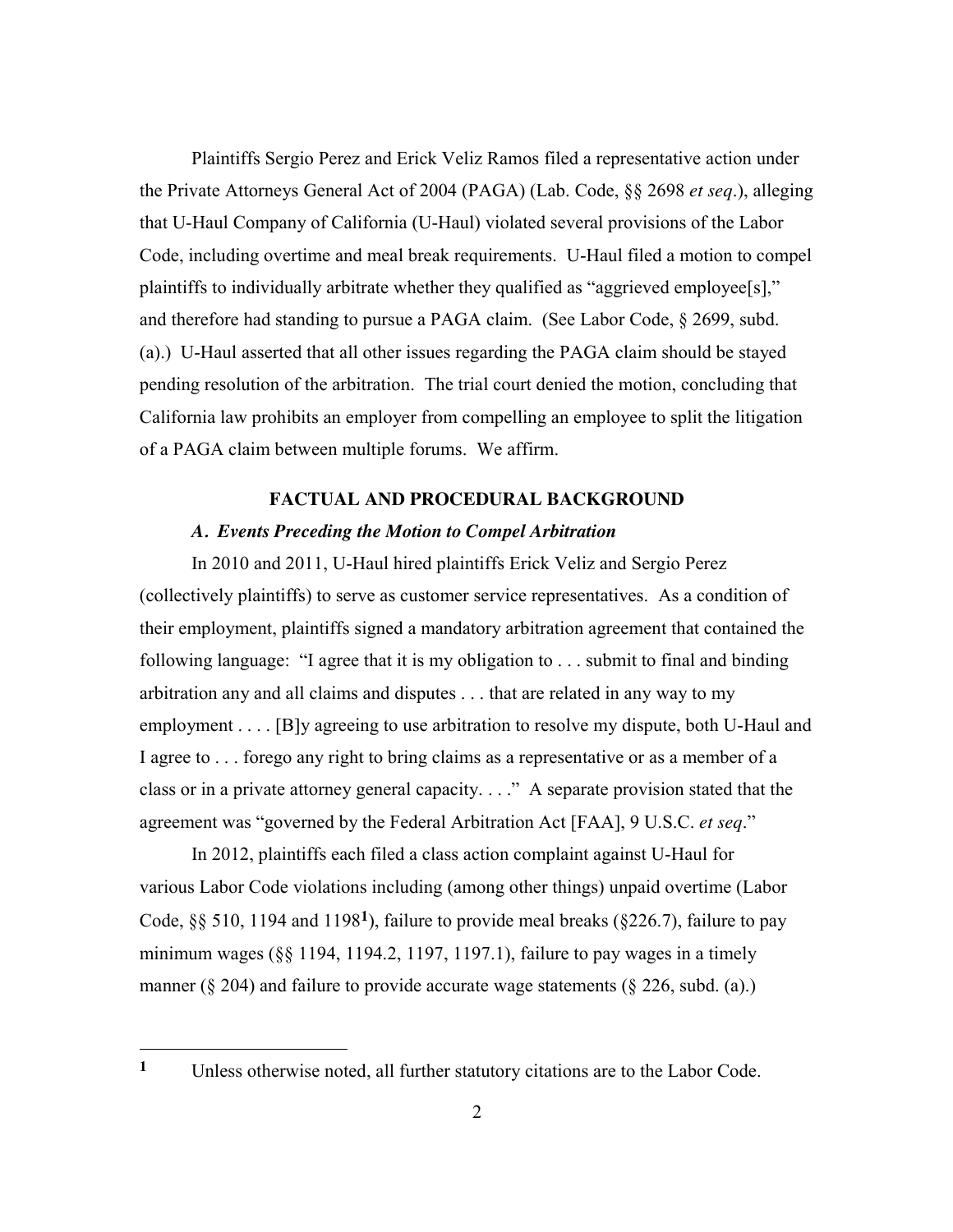Veliz's complaint additionally alleged a representative PAGA action seeking to collect penalties "on behalf of all other . . . [a]ggrieved [e]mployees."

The trial court granted a petition to coordinate the actions, and stayed the matter pending the California Supreme Court's decision in *Iskanian v. CLS Transportation Los Angeles, LLC* (2014) 59 Cal.4th 348 (*Iskanian*). After *Iskanian* was decided, the plaintiffs each filed an amended complaint that alleged a single cause of action under PAGA seeking to collect penalties on behalf of themselves and other "aggrieved employees" for various Labor Code violations.

## *B. U-Haul's Motion to Compel Plaintiffs to Arbitrate Whether they Are "Aggrieved Employees" Within the Meaning of PAGA*

On September 22, 2014, U-Haul filed motions seeking to compel plaintiffs to individually arbitrate the "predicate issue of whether" they had personally been subjected to any Labor Code violation, and therefore had standing to assert a PAGA claim. As stated in U-Haul's motions: "Standing under PAGA requires that the plaintiff be an 'aggrieved employee' in order to bring a claim for statutory penalties on behalf of himself and other employees. [Citation] The Labor Code defines 'aggrieved employee' as 'any person who was employed by the alleged violator and against whom one or more of the allege violations was committed.' [Citation] [¶] Whether plaintiff is an 'aggrieved employee' will require a determination of whether U-Haul committed Labor Code violations against him, specifically, whether U-Haul was allegedly in violation of California Labor Codes." U-Haul further asserted that the "representative portion" of the PAGA claims, which included "the number, scope and identities of other 'aggrieved employees' . . . . and the amount of representative penalties," were "non-arbitrable" under the employment agreement, and should be stayed pending the outcome of the arbitration.

Plaintiffs opposed the motion, arguing that the California Supreme Court's decision in *Iskanian* made clear that "claims brought pursuant to PAGA are not arbitrable in any manner whatsoever, as it is against public policy." Plaintiffs further contended that if every employee could be compelled to arbitrate "whether [he or she had] suffered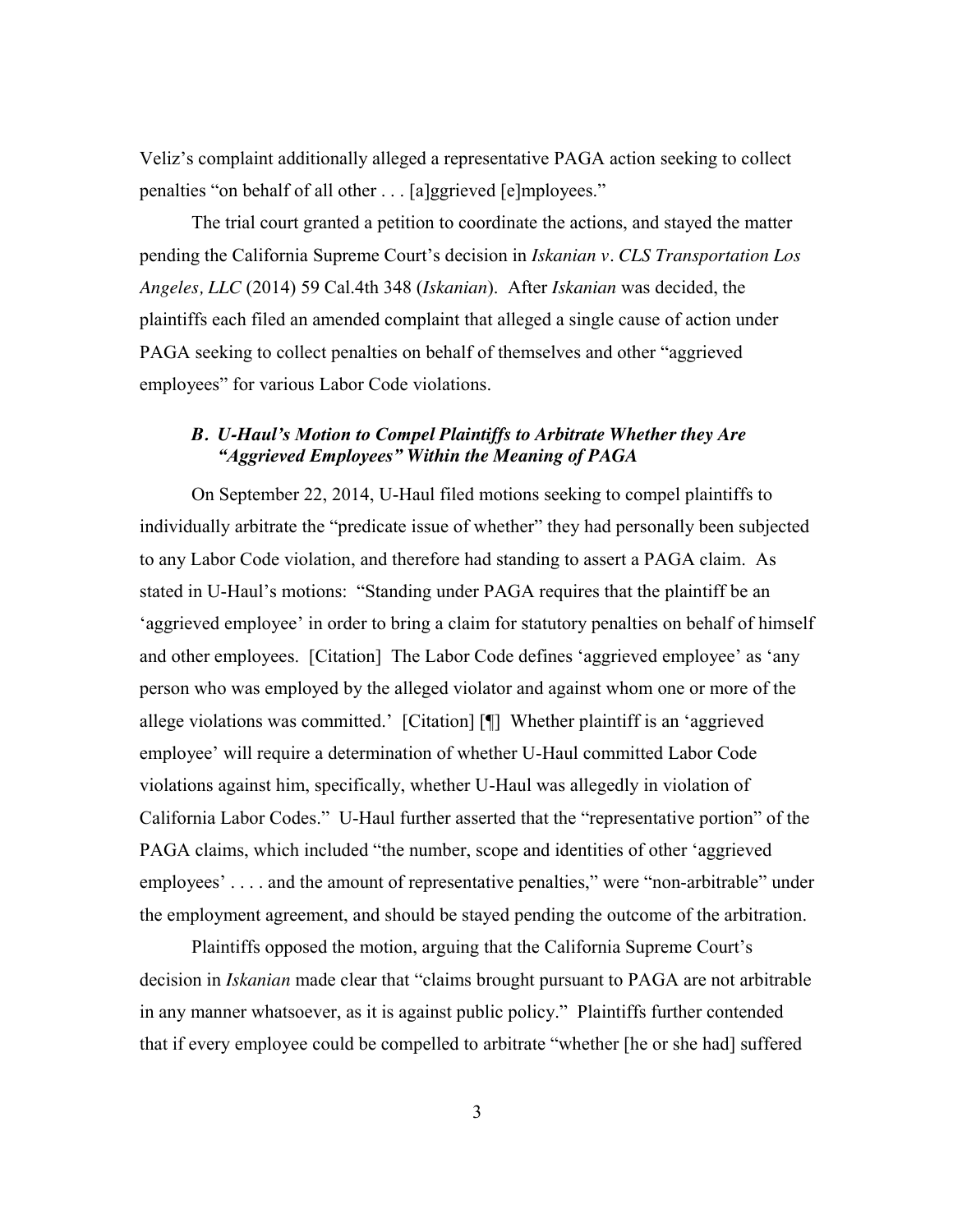the underlying Labor Code violations to establish that [he or she is an] aggrieved employee," *Iskanian* would be rendered "meaningless as . . . then this argument could be applied to . . . require every [employee] to first arbitrate whether they are a true 'aggrieved employee.'"

In reply, U-Haul argued that *Iskanian* did "not hold that part of a PAGA claim cannot be arbitrated or that the predicate issue of whether U-Haul committed Labor Code violations against [plaintiff] cannot be arbitrated. Instead, *Iskanian* requires [only] that 'aggrieved employees' be allowed to bring representative PAGA actions." U-haul further contended that the employment agreement was governed by the FAA, which explicitly "authorizes the severance of arbitrable issues from non-arbitrable issues." U-Haul argued that several federal decisions applying the FAA had held that when a single claim raises "'both arbitrable issues and nonarbitrable issues,'" the court must "sever[] the arbitrable issues." According to U-Haul, because plaintiffs' status as "aggrieved employee[s]" was an "arbitrable issue" under the employment agreement, the FAA required that the issue to be severed from the remaining "representative" issues of the PAGA claim. After a hearing, the court entered an order concluding there was no legal basis to compel arbitration "of the predicate issue of whether U-Haul committed Labor Code violations against Plaintiffs." The court explained that *Iskanian* had "spoken on this issue and determined that the FAA does not apply to PAGA . . . [¶] Contrary to defendant's arguments . . ., the *Iskanian* Court was unequivocal in finding that a PAGA claim is not subject to the [FAA]. That is the dispute is, in fact, between the State and the employer. Thus, the federal cases [regarding severance] cited by Defendant, which all rely on the FAA, are distinguishable." The trial court further explained that other California decisions had held that PAGA claims can only be brought in a representative capacity, and "not [as] an individual [claim]. . . . As such, there is no basis for individuals to arbitrate whether they are individual 'aggrieved employees' before proceeding to [a trial on the remainder of the PAGA claim]. [B]ecause the [plaintiffs'] PAGA claim is (1) outside the FAA, and (2) not an individual claim, there is no basis to compel arbitration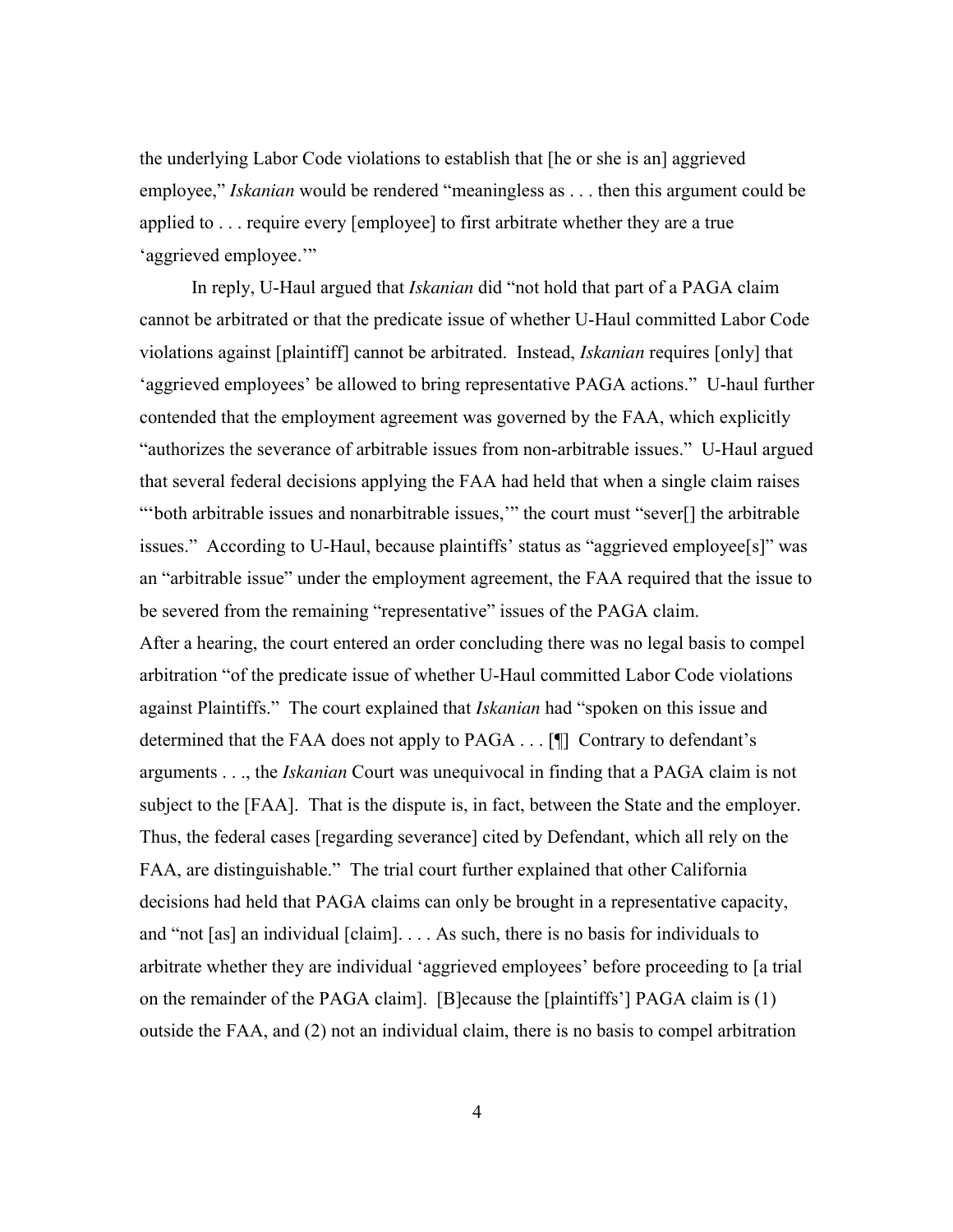to first determine whether the representative plaintiffs are 'aggrieved employees' under PAGA."

## **DISCUSSION**

#### *A. Standard of Review and Summary of the Issue on Appeal*

An order denying a petition to compel arbitration is appealable. (Code Civ. Proc., § 1294, subd. (a).) "In general, '[t]here is no uniform standard of review for evaluating an order denying a [petition] to compel arbitration. [Citation.] If the court's order is based on a decision of fact, then we adopt a substantial evidence standard. [Citations.] Alternatively, if the court's denial rests solely on a decision of law, then a de novo standard of review is employed. [Citations.]' [Citation.]" (*Laswell v. AG Seal Beach, LLC* (2010) 189 Cal.App.4th 1399, 1406.)

The parties do not dispute that: (1) the parties entered into a valid, enforceable arbitration agreement that is governed by the FAA; (2) the agreement's provision precluding employees from asserting a representative PAGA claim is unenforceable as a matter of California law (see *Iskanian, supra*, 59 Cal.4th at p. 384); and (3) the parties did not contemplate arbitrating a representative PAGA action, meaning that the representative claim must proceed in court. They disagree, however, whether the agreement nonetheless requires plaintiffs to individually arbitrate whether they qualify as "aggrieved employee[s]," and therefore have standing to bring a representative PAGA action on behalf of "other current or former employees." (See  $\S$  2699, subd. (a).)<sup>2</sup> For the purposes of PAGA, an "aggrieved employee" is defined to "mean[] any person who was employed by the alleged violator and against whom one or more of the alleged [Labor Code] violations was committed." (§ 2699, subd. (c).)

**<sup>2</sup>** Section 2699, subdivision (a) states, in relevant part: "Notwithstanding any other provision of law, any provision of this code that provides for a civil penalty to be assessed and collected by the Labor and Workforce Development Agency . . . , for a violation of this code, may, as an alternative, be recovered through a civil action brought by an aggrieved employee on behalf of himself or herself and other current or former employees pursuant to the procedures specified in Section 2699.3."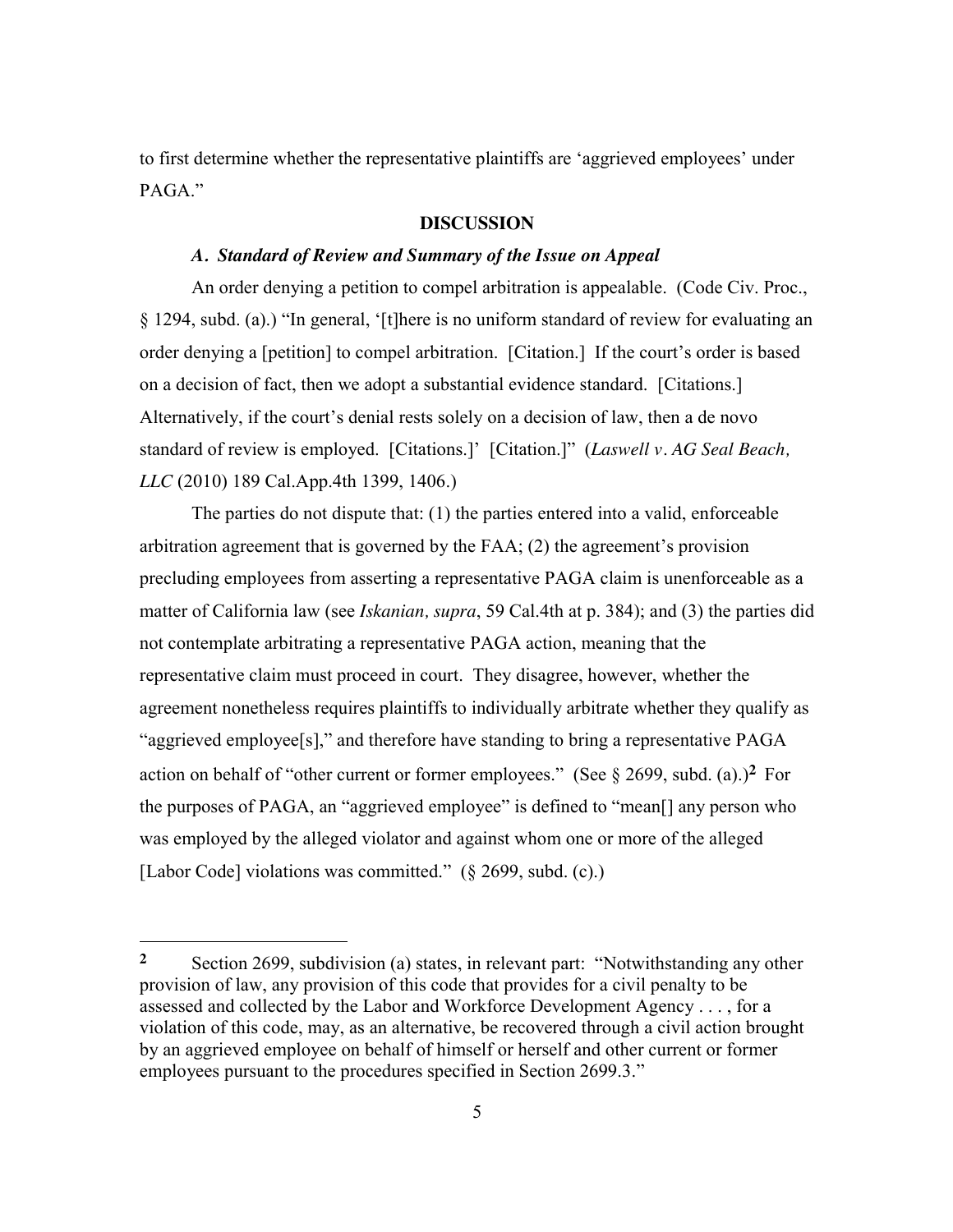Plaintiffs contend the analysis and reasoning in *Iskanian* makes clear that employers are not permitted to compel employees to arbitrate any aspect of a PAGA claim, including the question whether they qualify as aggrieved employees. U-Haul disagrees, arguing that *Iskanian* merely held that PAGA waivers in arbitration agreements are unenforceable as a matter of state law, and that the FAA does not preempt this rule. U-Haul further contends that, in this case, it is not seeking to preclude plaintiffs from pursuing a representative PAGA claim, but rather is seeking only to arbitrate the plaintiffs' individual standing to bring a PAGA claim. If the arbitrator determines the plaintiffs are aggrieved employees within the meaning of PAGA, they may then proceed with their representative action in the superior court.

#### *B. Summary of Iskanian v. CLS Transportation*

The issues in this appeal turn largely on the Supreme Court's recent holding in *Iskanian*, *supra*, 59 Cal.4th 348. The plaintiff in *Iskanian* filed a class action against his employer for unpaid overtime and various other Labor Code violations. The complaint also alleged a representative claim under the PAGA seeking penalties on behalf of all aggrieved employees. The employer moved to compel individual arbitration of each claim, contending that plaintiff had signed an employment agreement that contained a waiver of his right to pursue class or representative claims.

While the motion was pending, the California Supreme Court issued *Gentry v. Superior Court* (2007) 42 Cal.4th 443, which held that "class action waivers in employment arbitration agreements are invalid under certain circumstances." (*Iskanian*, *supra*, 59 Cal.4th at p. 361.) The employer subsequently withdrew its motion to compel arbitration, and the parties proceeded to litigate the case. After the plaintiff had obtained a class certification order, the United States Supreme Court issued *AT & T Mobility LLC v. Concepcion* (2011) 563 U.S. 333 (*Concepcion* ), which invalidated a prior California Supreme Court decision that "restricted consumer class action waivers in arbitration agreements." (*Iskanian*, *supra*, 59 Cal.4th at p. 361 [discussing *Discover Bank v. Superior Court* (2005) 36 Cal.4th 148].) The employer then renewed its motion to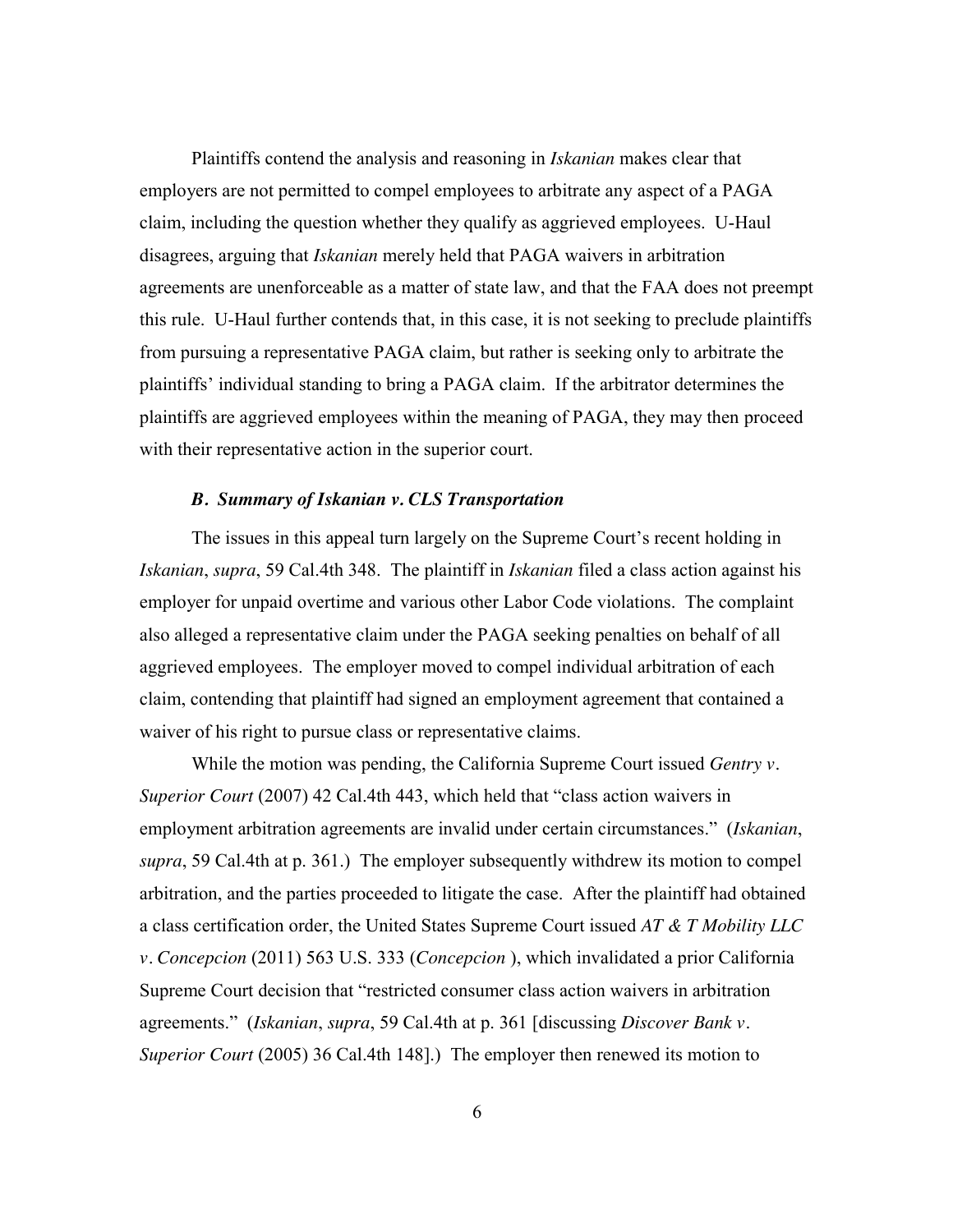compel individual arbitration, arguing that *Concepcion* had invalidated *Gentry's* state law rule precluding the enforcement of class action waivers*.* The trial court granted the motion, ordered the case into individual arbitration and dismissed the class and representative claims. The Court of Appeal affirmed.

The California Supreme Court agreed that the principles set forth in *Concepcion* made clear that the FAA preempted *Gentry's* state law rule precluding the enforcement of class arbitration waivers in employment agreements. (*Iskanian*, *supra*, 59 Cal.4th at p. 362.) The Court explained that *Concepcion* had two central holdings: (1) the FAA preempts state rules that are incompatible with the fundamental attributes of arbitration; and (2) classwide arbitration interferes with numerous attributes of arbitration, including its expediency and informality. The Court concluded that in light of these holdings, the "*Gentry* rule" was no longer valid. (*Iskanian*, *supra*, 59 Cal.4th at p. 366.)

The Court next considered whether state law prohibited the enforcement of representative PAGA claim waivers in employment agreements, and, if so, whether the FAA preempted application of such a prohibition. (*Iskanian, supra*, 59 Cal.4th at pp. 361.) The court began its analysis by summarizing the purpose and structure of PAGA: "The Legislature declared that adequate financing of labor law enforcement was necessary to achieve maximum compliance with state labor laws, that staffing levels for labor law enforcement agencies had declined and were unlikely to keep pace with the future growth of the labor market, and that it was therefore in the public interest to allow aggrieved employees, acting as private attorneys general, to recover civil penalties for Labor Code violations, with the understanding that labor law enforcement agencies were to retain primacy over private enforcement efforts.' [Citation.]" (*Id.* at p. 379.) To achieve those goals, PAGA authorizes "an 'aggrieved employee' [to] bring a civil action personally and on behalf of other current or former employees to recover civil penalties for Labor Code violations. [Citation.] Of the civil penalties recovered, 75 percent goes to the Labor and Workforce Development Agency, leaving the remaining 25 percent for the "aggrieved employees." [Citations.] [¶] Before bringing a civil action for statutory penalties, an employee must . . . give written notice of the alleged Labor Code violation

7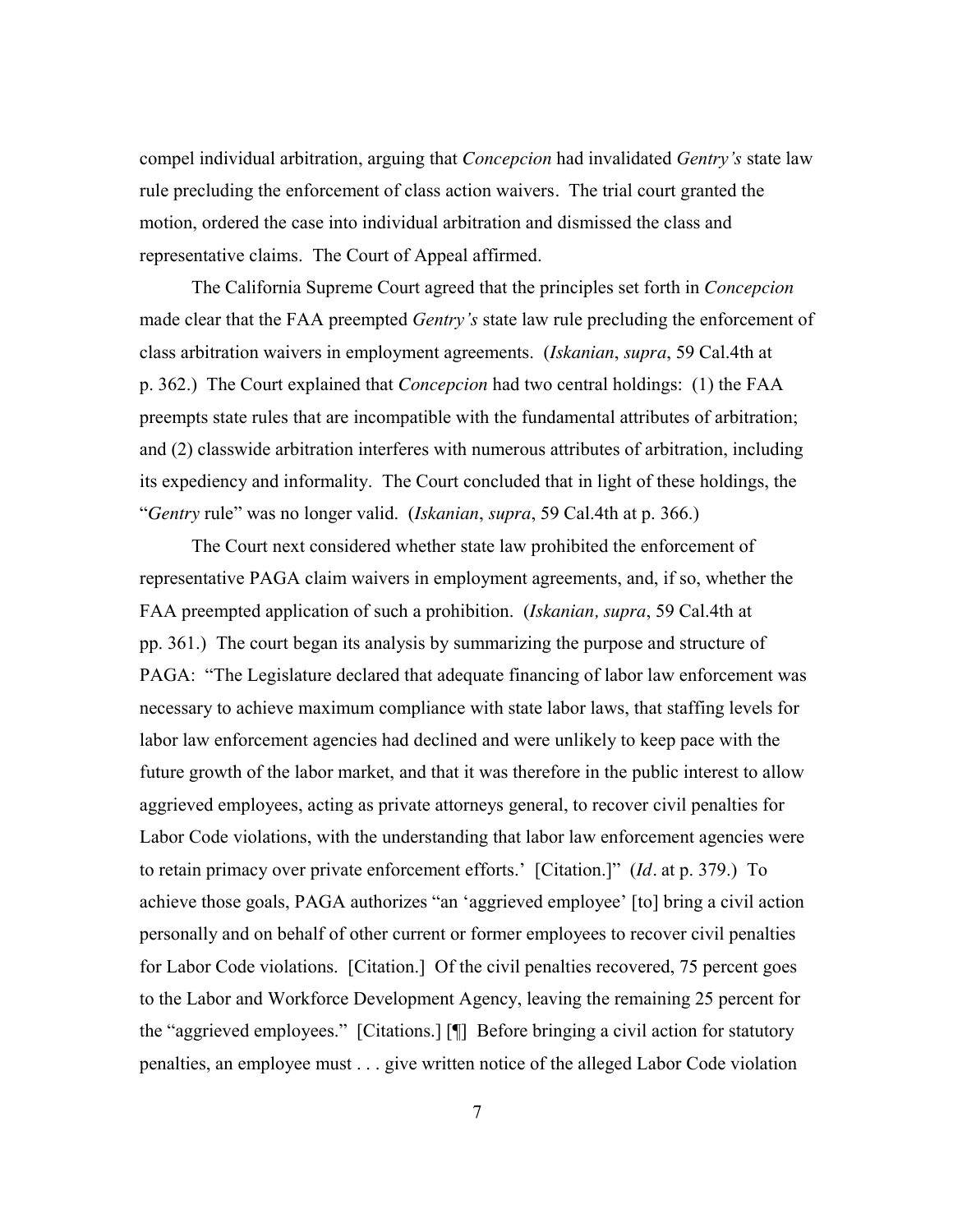to both the employer and the Labor and Workforce Development Agency. . . . If the agency does not intend to investigate . . . , the employee may commence a civil action. [Citation.]' [Citation.]" (*Id.* at p. 380.)

The Court explained that the purpose and structure of the PAGA statute demonstrated that "'[a]n employee plaintiff suing . . . under the [statute] does so as the proxy or agent of the state's labor law enforcement agencies . . . . In a lawsuit brought under the act, the employee plaintiff represents the same legal right and interest as state labor law enforcement agencies—namely, recovery of civil penalties that otherwise would have been assessed and collected by the Labor Workforce Development Agency. [Citations.] . . . . [¶] . . . . [Thus, a]n action to recover civil penalties 'is fundamentally a law enforcement action designed to protect the public and not to benefit private parties'  $[Citation.] \dots [T] \dots [T] \dots$  The government entity on whose behalf the plaintiff files suit is always the real party in interest in the suit." (*Iskanian, supra*, 59 Cal.4th at pp. 380-382)

The Court concluded that in light of these "legal characteristics" (*Iskanian, supra*, 59 Cal.4th at p. 380), "an employee's right to bring a PAGA action is unwaivable." Hence, an employer cannot compel an employee to waive his right to bring a representative PAGA claim through an agreement. The Court reasoned that because "the Legislature's purpose in enacting the PAGA was to augment the limited enforcement capability of the Labor and Workforce Development Agency by empowering employees to enforce the Labor Code as representatives of the Agency," a PAGA waiver "serve[d] to disable one of the primary mechanisms for enforcing the Labor Code. . . . [¶]. . . . The PAGA was clearly established for a public reason, and agreements requiring the waiver of PAGA rights would harm the state's interests in enforcing the Labor Code and in receiving the proceeds of civil penalties used to deter violations." (*Id*. at p. 383.)

The Court further explained that the representative waiver at issue was against public policy even though the plaintiff retained his right to arbitrate a single-claimant PAGA claim on behalf of himself and the state: "[A] prohibition of representative claims frustrates the PAGA's objectives . . . [because] a single-claimant arbitration . . .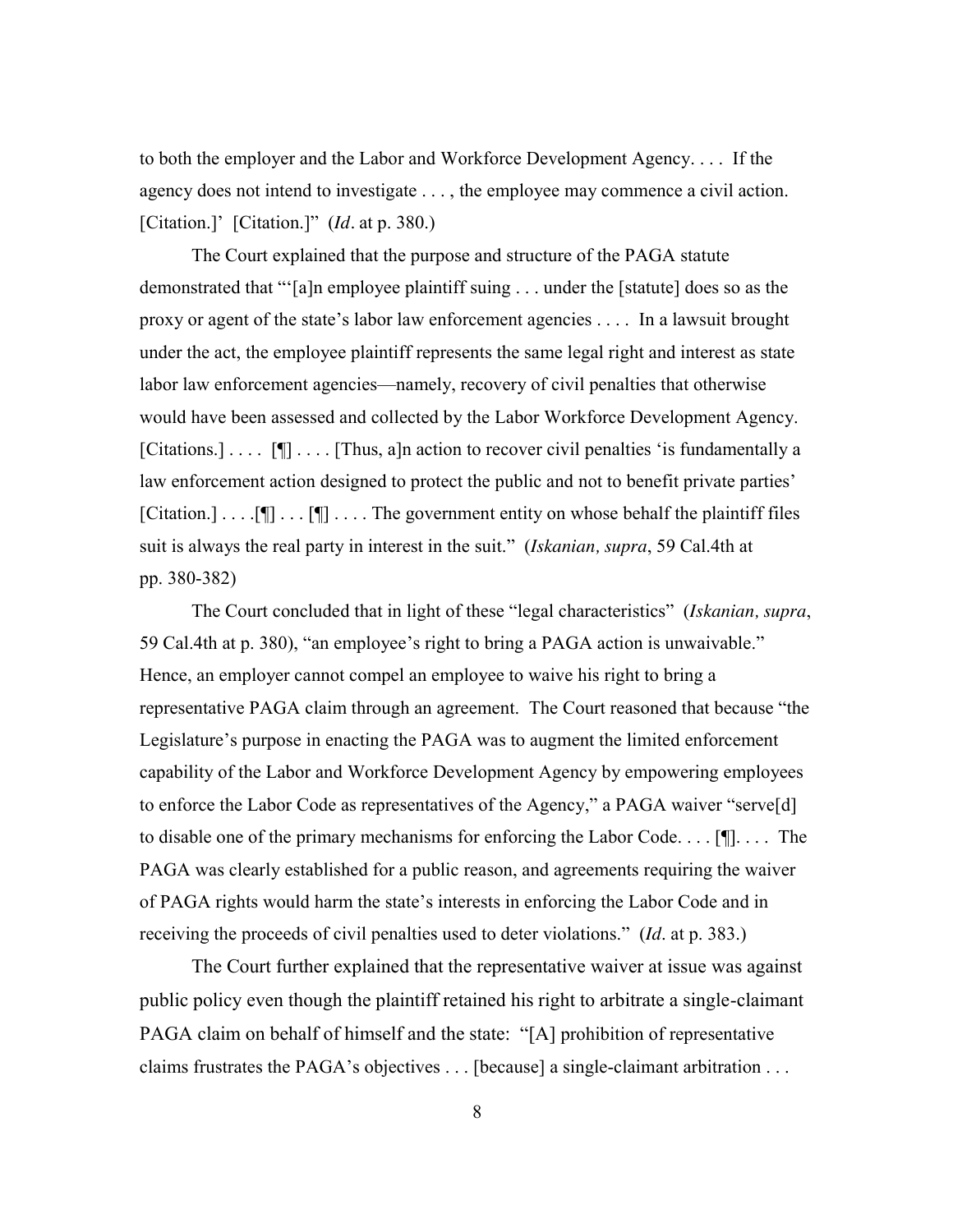for individual penalties will not result in the penalties contemplated under the PAGA to punish and deter employer practices that violate the rights of numerous employees under the Labor Code. That plaintiff and other employees might be able to bring individual claims for Labor Code violations in separate arbitrations does not serve the purpose of the PAGA, even if an individual claim has collateral estoppel effects. [Citation.] Other employees would still have to assert their claims in individual proceedings.' [Citation.]" (*Iskanian, supra*, 59 Cal.4th at pp. 383-384.)

Finally, the Court considered whether the FAA preempted this rule of California law, concluding that it did not: "*Concepcion* made clear [that] a state law rule may be preempted when it 'stands as an obstacle to the accomplishment of the FAA's objectives.' [Citation.] . . . [T]he rule against PAGA waivers does not frustrate the FAA's objectives because . . . the FAA aims to ensure an efficient forum for the resolution of *private* disputes, whereas a PAGA action is a dispute between an employer and the state Agency. [¶] . . . [¶] Simply put, a PAGA claim lies outside the FAA's coverage because it is not a dispute between an employer and an employee arising out of their contractual relationship. It is a dispute between an employer and the state, which alleges directly or through its agents—either the Labor and Workforce Development Agency or aggrieved employees—that the employer has violated the Labor Code. . . ." (*Id*. at pp. 384-387.)

# *C. The Trial Court Correctly Concluded Plaintiffs Are Not Required to Individually Arbitrate Whether they Qualify as "Aggrieved Employees"*

Like the arbitration agreement at issue in *Iskanian*, U-Haul's employment agreement contains language stating that: (1) the employee must arbitrate "any and all claims and disputes . . . that are in any way related to [his or her] employment"; and (2) both parties "shall forego any right to bring claims as a representative or as a member of a class or in a private attorney general capacity." U-Haul concedes that under *Iskanian*, the PAGA waiver is not enforceable, and that plaintiffs are therefore permitted to proceed with their PAGA action in court.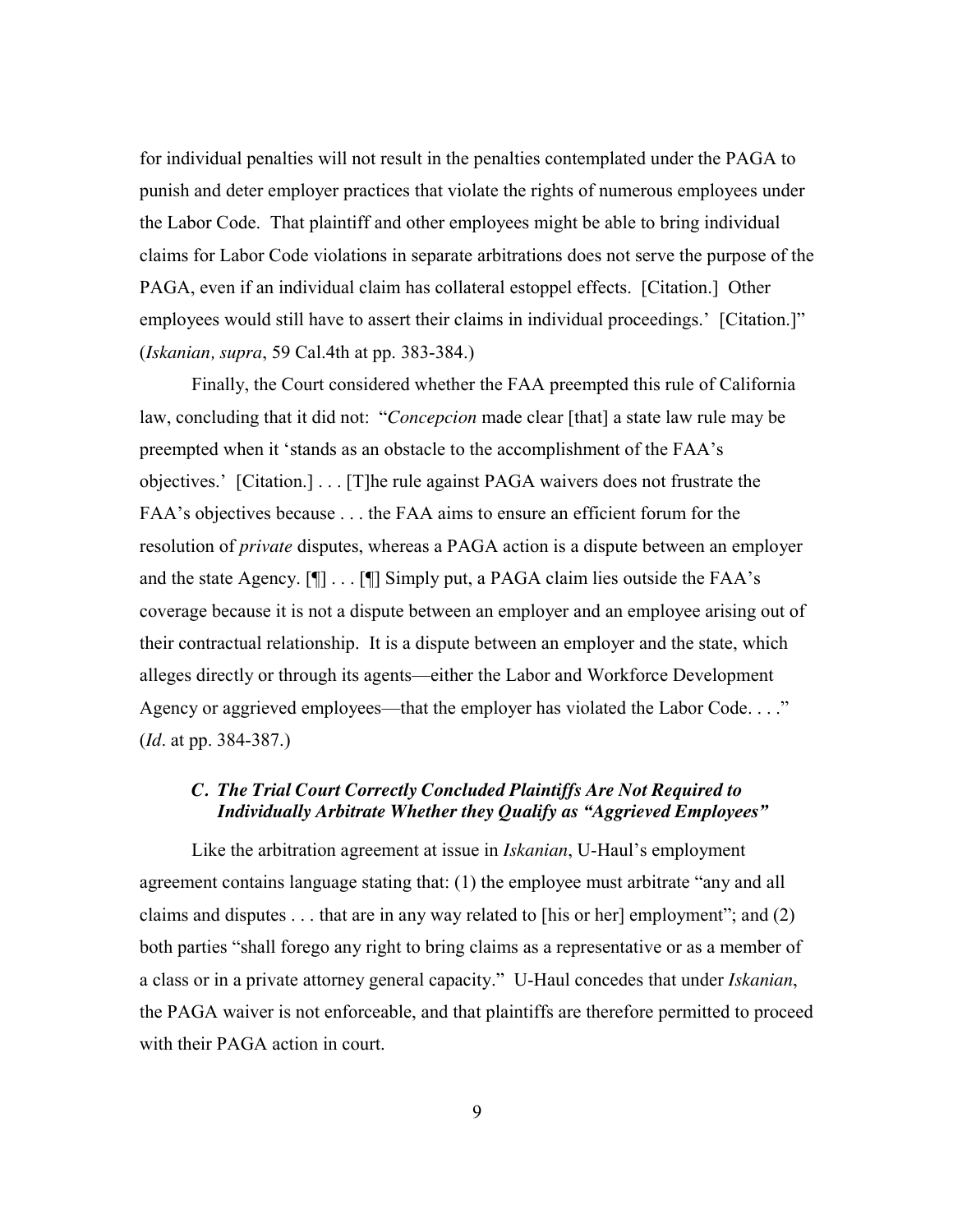U-Haul contends, however, that the plaintiffs may nonetheless be compelled to individually arbitrate the "predicate issue of whether" they are "aggrieved employee[s] within the meaning of PAGA, and thus have standing to bring . . . representative claim[s]." According to U-Haul, if the arbitrator determines it did "commit[] Labor Code violations against [plaintiffs]" (thereby establishing standing), plaintiffs may then pursue their "representative PAGA claim [in court], e.g., . . . the number, scope and identities of other 'aggrieved employees' that [plaintiffs] will represent, and the amount of representative penalties." Stated more simply, U-Haul argues that although "neither [party] agreed to arbitrate representative issues, and neither may be compelled to participate in a representative arbitration," plaintiffs may be compelled to individually arbitrate whether they have standing to bring such a representative claim.

# *1. Whether plaintiffs have standing to pursue a PAGA claim is not an issue that falls within the scope of the arbitration agreement*

Preliminarily, we address whether the particular issue U-Haul seeks to arbitrate―plaintiffs' status as "aggrieved employees" with standing to bring a PAGA claim―actually falls within the scope of the parties' employment agreement. "The scope of arbitration is a matter of agreement between the parties. [Citations.] A party can be compelled to arbitrate only those issues it has agreed to arbitrate. [Citations.]" (*Larkin v. Williams, Woolley, Cogswell, Nakazawa & Russell* (1999) 76 Cal.App.4th 227, 230 (*Larkin*); see also *Hayes Children Leasing Co. v. NCR Corp.* (1995) 37 Cal.App.4th 775, 787 (*Hayes*) ["[plaintiff], of course, can be compelled to arbitrate only such issues as it in fact agreed to arbitrate"].) "Any ambiguity in the scope of the arbitration, however, will be resolved in favor of arbitration." (*Hayes, supra,* 37 Cal.App.4th at p. 788; see also *Larkin, supra,* 76 Cal.App.4th at p. 230 ["doubts as to the scope of an agreement to arbitrate are to be resolved in favor of arbitration"].)

In support of its assertion that plaintiffs agreed to arbitrate whether they had standing to bring a PAGA claim, U-Haul relies on a broadly-worded clause stating that the parties would arbitrate "any and all claims and disputes . . . in any way related to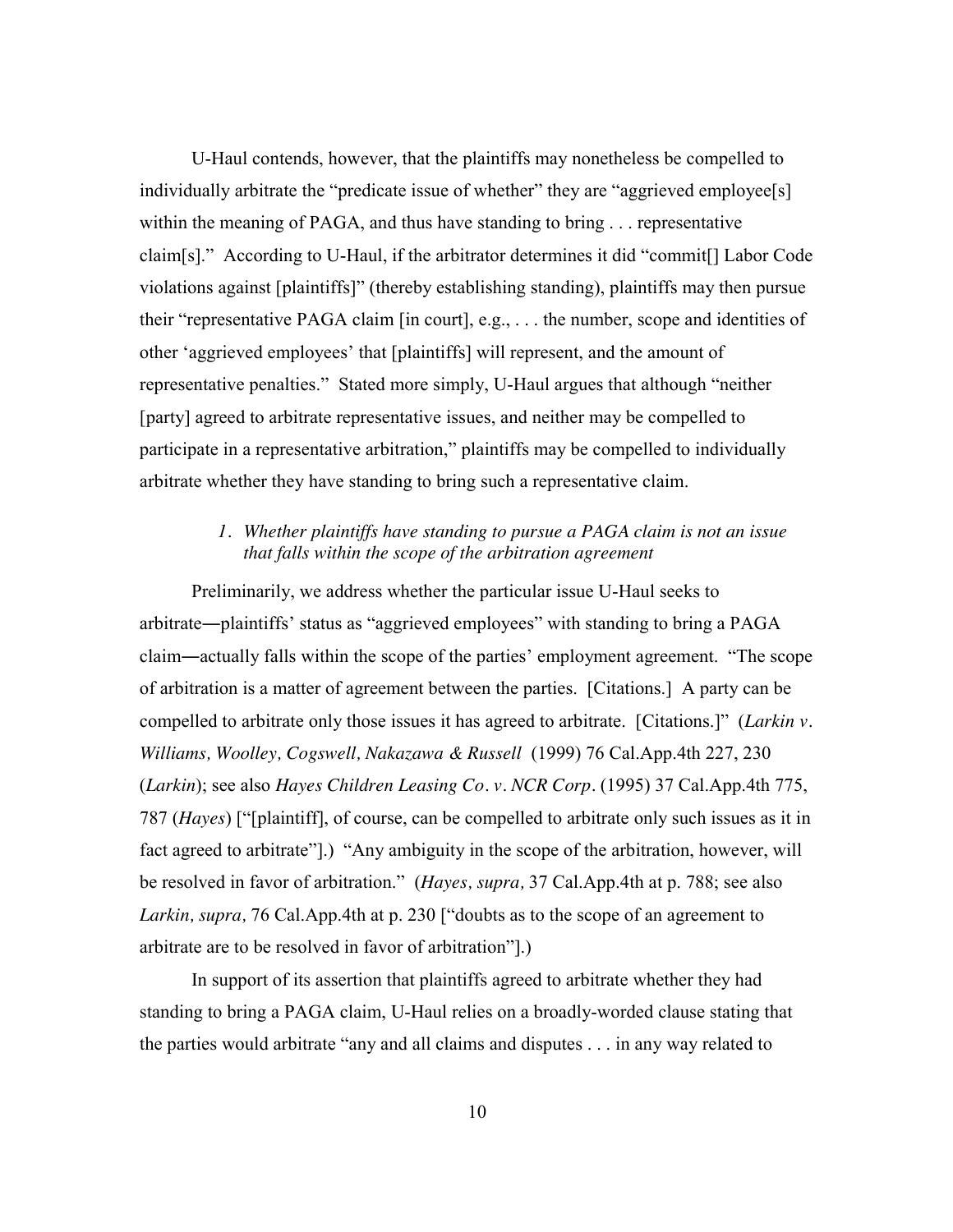[plaintiffs'] employment." U-Haul contends that because plaintiffs' standing to bring a PAGA claim involves issues related to their employment, the arbitration provision necessarily applies. The agreement, however, contains an additional clause stating that the parties would not seek arbitration (or litigation) of any "claims as a representative . . . or in a private attorney general capacity." U-Haul acknowledges that this language demonstrates neither party agreed (nor could be compelled) to arbitrate representative claims. *Iskanian*, in turn, held that every PAGA action, including one brought on behalf of a single employee, is a representative claim. (*Iskanian, supra*, 59 Cal.4th at p. 387 ["*every* PAGA action, whether seeking penalties for Labor Code violations as to only one aggrieved employee—the plaintiff bringing the action—or as to other employees as well, is a representative action on behalf of the state"] [emphasis in original].) Given that the parties did not agree to arbitrate representative claims, and that a PAGA action is by definition a form of representative claim, we conclude that PAGA claims are categorically excluded from the arbitration agreement. Moreover, the agreement contains no language suggesting that despite this exclusion of representative claims, the parties did agree to arbitrate whether the complaining party had standing to initiate a representative claim in court. We fail to see how an agreement that excludes representative claims can nonetheless be reasonably interpreted to require plaintiffs to arbitrate their standing to bring a representative claim.

# *2. Even if the agreement does require plaintiffs to arbitrate whether they have standing to bring a PAGA claim, the provision is unenforceable under California law*

Even if we were to accept U-Haul's interpretation of the employment agreement, we are not aware of any authority supporting its argument that an employer may legally compel an employee to arbitrate the individual aspects of his or her PAGA claim, while simultaneously preserving its own right to litigate the representative aspects of the claim in court. The only decision that has addressed the issue, *Williams v. Superior Court* (2015) 237 Cal.App.4th 642 (*Williams*), held that an employer could not force employees to proceed in such a manner. As in this case, the plaintiff in *Williams* signed an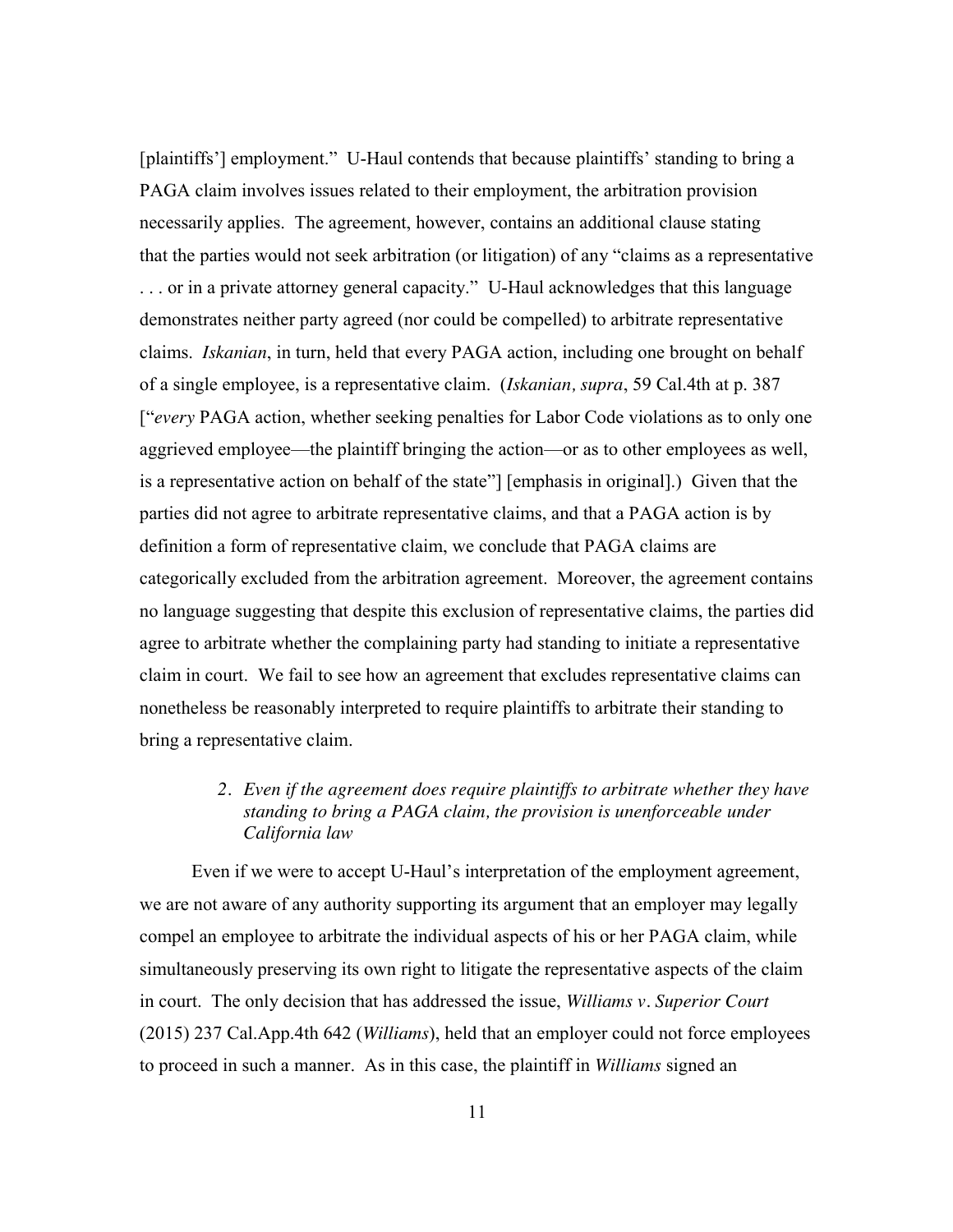arbitration agreement that contained a waiver of his right to assert a representative claim. The plaintiff subsequently a filed "a single-count [PAGA] action" alleging that his employer had "failed to provide off-duty rest periods, as required by section 226.7." (*Id*. at pp. 644-645.) The employer "moved . . . for an order staying the PAGA claim, but sending the 'individual claim' that [plaintiff] had been subjected to Labor Code violations to arbitration." (*Id*. at p. 645.) The trial court granted the motion, explaining that while *Iskanian* precluded the employer from "forc[ing] [plaintiff] to waive or arbitrate his PAGA claim[,] . . . the 'threshold dispute between plaintiff . . . and his former employer as to whether or not he was denied off-duty rest periods' [was] . . . 'amenable to arbitration under *Iskanian*.'" (*Id*. at p. 646.)

The appellate court reversed, concluding there was no basis for the trial court's "determin[ation] that [the plaintiff] must submit the 'underlying controversy' to arbitration for a determination whether he is an 'aggrieved employee' under the Labor Code with standing to bring a representative PAGA claim. [Citation.]" (*Williams, supra,*  237 Cal.App.4th at p. 647.) The court noted that neither the employer nor the trial court had "cited [any] legal authority . . . that a single representative action may be split in such a manner. . . . Indeed, case law suggests that a single representative PAGA claim *cannot* be split into an arbitrable individual claim and a nonarbitrable representative claim brought solely on the employee's behalf [because every] . . . . PAGA claim [is brought] . . . 'as the proxy or agent of the state's labor law enforcement agencies." [Citation.]' Accordingly, petitioner cannot be compelled to submit any portion of his representative PAGA claim to arbitration, including whether he was an 'aggrieved employee.' [Citation.]" (*Id.* at p. 649 [emphasis in original].)

We agree with *Williams's* conclusion that California law prohibits the enforcement of an employment agreement provision that requires an employee to individually arbitrate whether he or she qualifies as an "aggrieved employee" under PAGA, and then (if successful) to litigate the remainder of the "representative action in the superior court." In *Iskanian*, the Supreme Court explained that "every PAGA action, whether seeking penalties for Labor Code violations as to only one aggrieved employee―the plaintiff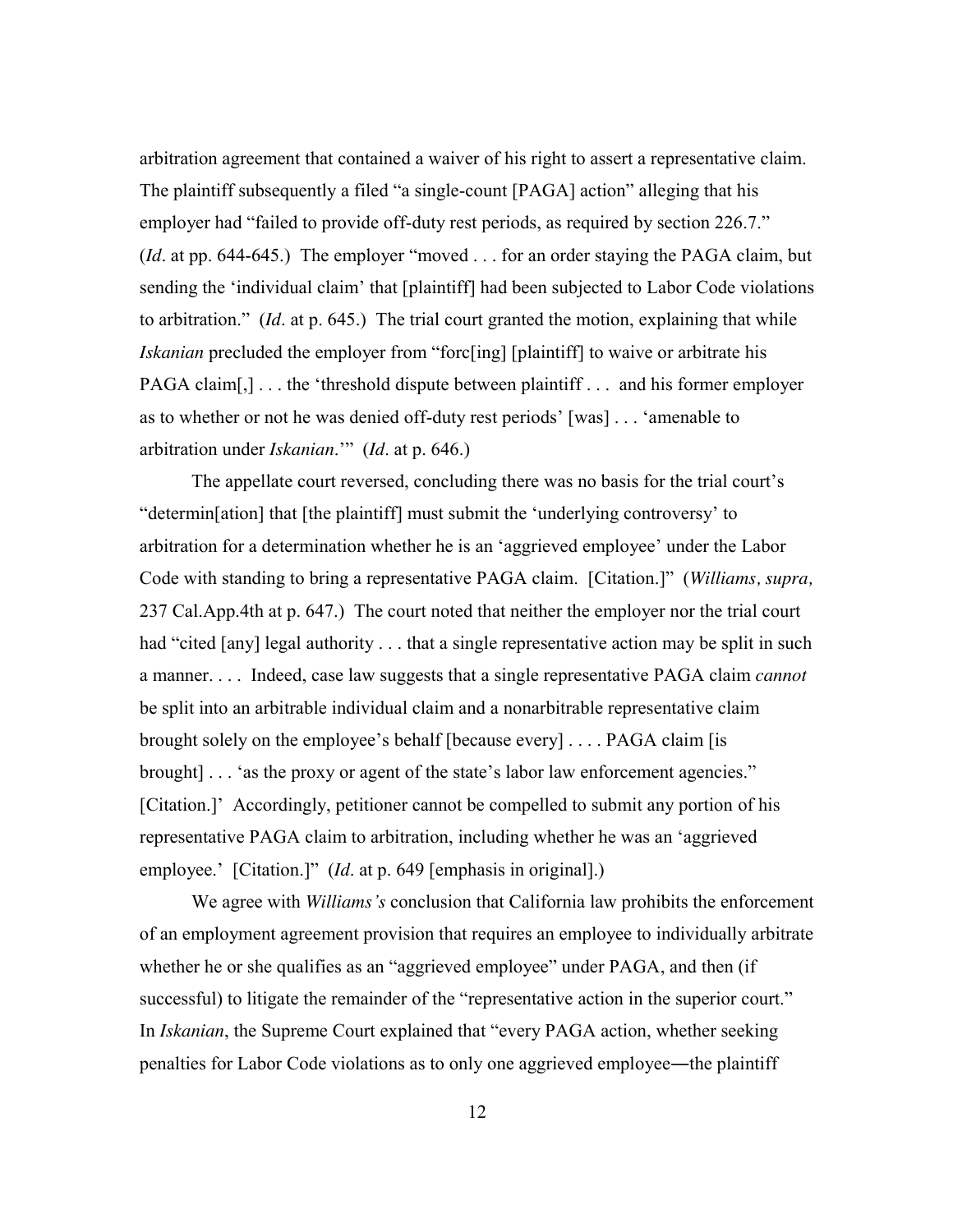bringing the action—or as to other employees as well, is a representative action on behalf of the state." (*Iskanian, supra*, 59 Cal.4th at p. 387.) The Court also held that requiring an employee to bring a PAGA claim in his or her "individual" capacity, rather than in a "representative" capacity, would undermine the purposes of the statute. (*Id*. at pp. 383-384.) Given these conclusions, we do not believe an employer may force an employee to split a PAGA claim into "individual" and "representative" components, with each being litigated in a different forum.

Moreover, the reasoning of *Iskanian* indicates that an employer is not permitted to impose arbitration provisions that impede an aggrieved employee's ability to bring a PAGA claim, which is "'fundamentally a law enforcement action designed to protect the public. . . . ' [Citation]." (See *Iskanian, supra*, 59 Cal.4th at pp. 381, 383-384 [because PAGA was "established for a public reason," it "cannot be contravened by a private agreement"; an employer may not impose arbitration terms that would "frustrate PAGA's objectives"].) Under "*Iskanian's* . . . public policy rationale," an arbitration provision is unenforceable if it "circumvents [PAGA's] intent to empower employees to enforce the Labor Code as agency representatives and harms the state's interest in enforcing the Labor Code." (*Securitas Security Services USA, Inc. v. Superior Court* (2015) 234 Cal.App.4th 1109, 184.) In this cause, U-Haul is, in effect, attempting to impose its preferred forum for different aspects of the PAGA claim by requiring plaintiffs to individually arbitrate whether a Labor Code violation was committed against them, while simultaneously preserving its right to a judicial forum for the "representative" issues.**3**

**<sup>3</sup>** In *Concepcion*, *supra*, 566 U.S. 333, which involved the validity of consumer class action waivers, the United States Supreme Court observed that while defendants generally favor arbitration for "individual disputes," they are unwilling to participate in arbitration on a classwide basis: "[A]lthough [t]he absence of multilayered review [in arbitration] makes it more likely that errors will go uncorrected[,] [d]efendants are willing to accept the costs of these errors in [individual] arbitration, since their impact is limited to the size of individual disputes, and presumably outweighed by savings from avoiding the courts. But when damages allegedly owed to tens of thousands of potential claimants are aggregated and decided at once, the risk of an error will often become unacceptable. Faced with even a small chance of a devastating loss, defendants will be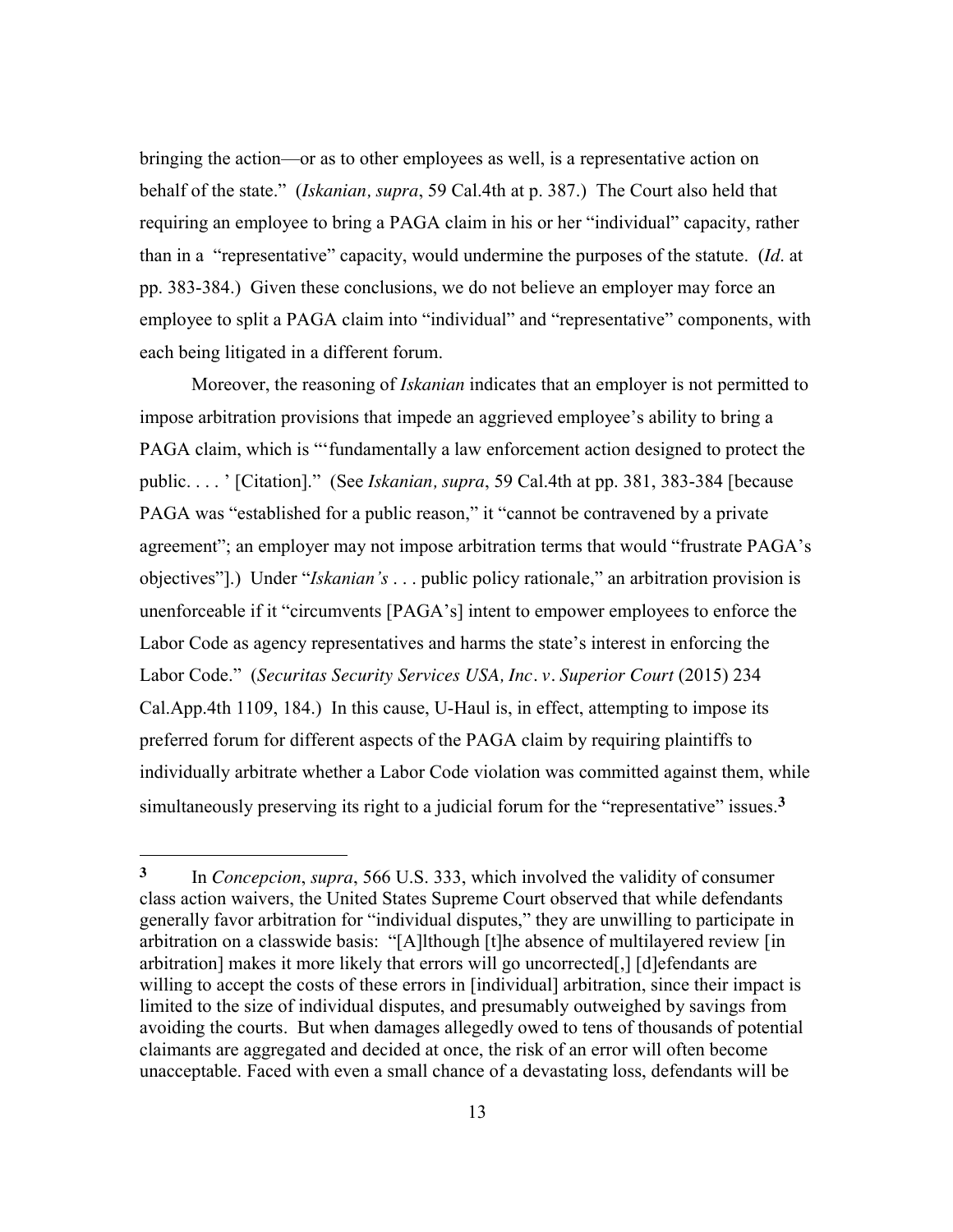We think it clear that a private agreement requiring an employee to litigate his or her PAGA claim in multiple forums that have been selected based solely on the employer's own preferences interferes with "the state's interests in enforcing the Labor Code," and is therefore against public policy. (*Iskanian, supra*, 59 Cal.4th at p. 381.)

For the purposes of this case, we need not determine whether PAGA claims are categorically exempted from private arbitration agreements. We conclude only that California law precludes an employer from requiring an employee to individually arbitrate whether he or she qualifies as an "aggrieved employee" within the meaning of PAGA, while simultaneously preserving its right to a judicial forum for all other aspects of the claim.

#### *3. The FAA does not preempt state law rules applicable to PAGA claims*

In its appellate briefing, U-Haul repeatedly argues that: (1) the FAA requires that all "[a]rbitrable issues within a claim . . . be compelled to arbitration"; and (2) because the parties' employment agreement is governed by the FAA, federal law requires arbitration of the "predicate issue of whether U-Haul committee Labor Code violations against [plaintiffs]." To the extent U-Haul is suggesting the FAA preempts any state law rule that precludes an employer from forcing its employees to individually arbitrate their status as an "aggrieved employee," that argument is foreclosed by *Iskanian*, which held that "a PAGA claim lies outside the FAA's coverage." (*Iskanian, supra*, 59 Cal.4th at p. 386.) Because the FAA does not apply to "claims belonging to a government agency [or] . . . claim[s] brought by a statutorily designated proxy for the agency" (*id*. at p. 388), it has no effect on the issues presented herein.

pressured into settling questionable claims." (*Id*. at p. 350.) U-Haul's preference for arbitration of the individual aspects of plaintiffs' claim, but not the representative aspects, appears to be motivated by similar interests and concerns.